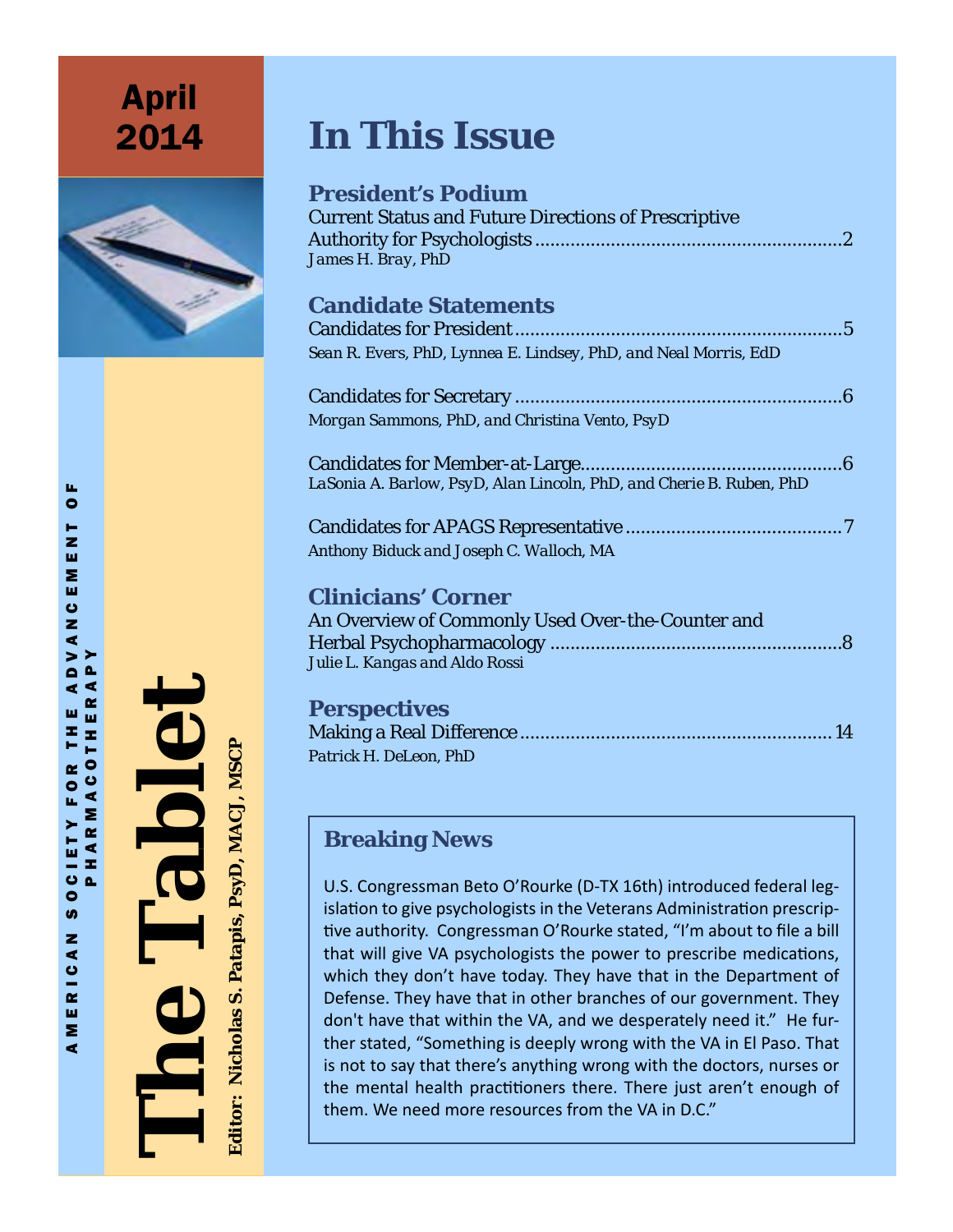# President's Podium

# **Current Status and Future Directions of Prescriptive Authority for Psychologists**

**James H. Bray, PhD** President, Division 55



James H. Bray, PhD

prescribing psychotropic medications as *part of the treatment* they offer their patients for over 25 years through both federal and state programs. Psychologists with specialty training in psychopharmacology also regularly consult with physicians and help them properly diagnose their patients and make recommendations for psychotropic medications.

Psychologists trained in psychopharmacology have been

Further, psychologists with training in psychopharmacology routinely teach medical residents, such as family medicine and pediatrics, on how to diagnose mental disorders and how to prescribe medications for their treatment. *These facts make the question of whether we should prescribe medications moot*.

### **From Psychosocial Fixation to the Biopsychosocial Model**

With advances in neuroscience, genetics, behaviorgenetic interactions and expansions of translational research, psychology is more relevant than ever and there are many new opportunities for our profession (Bray, 2010). These new opportunities are also created by federal health care reform through the Affordable Care Act (U.S. Congress, 2010). One of those growth opportunities is for appropriately trained psychologists to prescribe psychotropic medications.

The fixation on behavior and psychosocial issues by some psychologists is dated and does not fit with current scientific evidence about the integral biopsychosocial nature of human beings (Kaslow, Bollini, et al., 2007; McDaniel, Campbell, & Seaburn, 1990). Thus, psychologists need to adapt to these new understandings and implications for practice or we will soon be left out of the rapidly changing health care scene. The progression of evidence-based psychotherapies has improved our overall profession. There is no evidence in states or federal programs where psychologists can prescribe that the profession has fundamentally changed or "turned us into junior psychiatrists."

### **Current Status of Prescriptive Authority for Psychologists**

There are 43 prescribing psychologists credentialed through the New Mexico Board of Psychologist Examiners and 83 who are licensed through the Louisiana Board of Medicine (Vento, 2014). Of the approximately 15 prescribing psychologists working in various branch-

James H. Bray is the President of the American Society for Advancement of Pharmacotherapy (ASAP), Division 55 of the American Psychological Association and the 2009 President of the APA. Address correspondence to: James H. Bray, PhD, Department of Family and Community Medicine, Baylor College of Medicine, 3701 Kirby Drive, 6<sup>th</sup> Floor, Houston, TX 77098. Email: [jbray@bcm.edu](mailto:jbray@bcm.edu).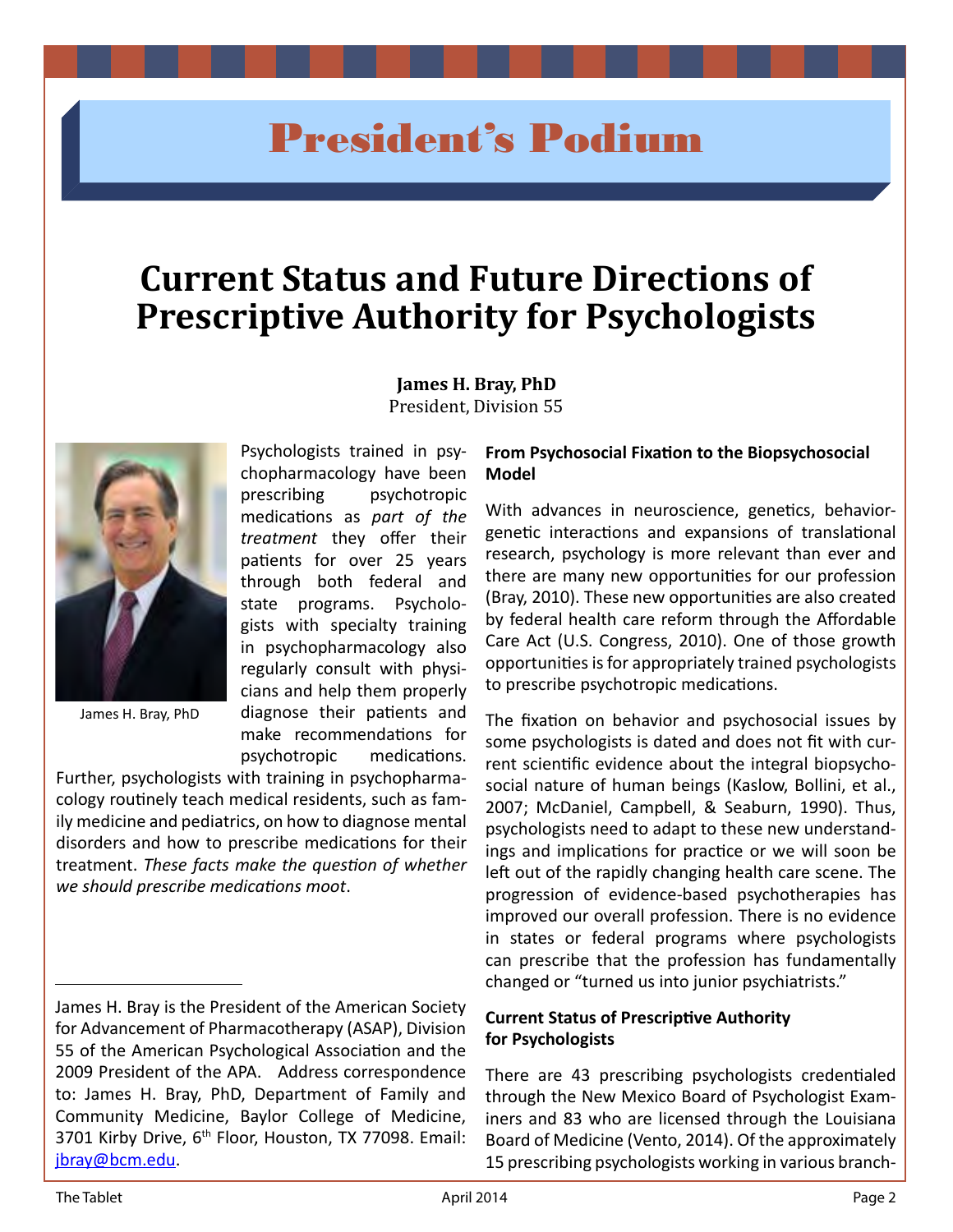es of the military, some are credentialed through New Mexico, some through Louisiana, some are among the original 10 DOD demonstration projects graduates, and some may be credentialed in accordance with other specific military requirements. The six prescribing psychologists currently employed by the Indian Health Service are credentialed through New Mexico.

Of the 135 psychologists currently credentialed to practice, safety data regarding the few prescribing

Recently, U.S. Congressman Beto O'Rourke introduced federal legislation to give psychologists in the Veterans Administration prescriptive authority. Congressman O'Rourke stated, "I'm about to file a bill that will give VA psychologists the power to prescribe medications,

psychologists who are not among those credentialed through either New Mexico or Louisiana is not currently known. However, it is known that no complaints have been filed regarding any prescribing psychologist credentialed through either New Mexico or Louisiana (Vento, 2014), nor are there any records in the

**It is estimated that prescribing psychologists have written more than a million prescriptions since the inception of this specialized practice, with no evidence of unsafe or unsatisfactory results, if the absence of Board actions and lawsuits or entries into the National Provider Databank are used as indicators.**

which they don't have today. They have that in the Department of Defense. They have that in other branches of our government. They don't have that within the VA, and we desperately need it." He further stated, "Something is deeply wrong with the VA in El Paso. That is not to say that there's anything

military healthcare system of prescribing psychologists operating outside established standards of care. Opponents of prescriptive authority for psychologists have not unearthed any licensing complaints or law suites against prescribing psychologists.

It is estimated that prescribing psychologists have written more than a million prescriptions since the inception of this specialized practice, with no evidence of unsafe or unsatisfactory results, if the absence of Board actions and lawsuits or entries into the National Provider Databank are used as indicators (Alley, 2013). The absence of indications of any safety issues as evidenced by Board complaints or lawsuits should be of some comfort to skeptics.

# **Future Directions for Prescriptive Authority for Psychologists**

Currently, there are a number of states working on RxP legislation at various stages of development. In addition, there are international efforts in progress. The Province of Ontario in Canada is working on legislation, as are New Zealand and Australia. Because of the shortage of psychiatrists and other physicians, the New Zealand Ministry of Health is promoting prescriptive authority for appropriately trained psychologists

wrong with the doctors, nurses or the mental health practitioners there. There just aren't enough of them. We need more resources from the VA in D.C."

as discussed in a symposium at the 2013 APA convention. Further, there have been several cohorts of psychologists from the Netherlands trained in the U.S. to

prescribe psychotropic medications as well.

The Affordable Care Act has created unprecedented expansions of opportunities and service needs for mental health and substance abuse issues. Because of the increased access to care by millions of people in the U.S., there are great concerns about the lack of providers for these services. Both federal and state legislatures have studied these issues. Even in conservative states, these issues are being recognized to meet the unmet needs of the populous. In a recent legislative study report on *Mental Health Workforce Shortage in Texas* (2014) pursuit to House Bill 1023, the study group concluded the following, "Physicians might cede some of the simpler tasks and practice "at the top" of their training, allowing other professions to fill in the gaps through role extension….. Federal programs (Caccavale, Reeves, & Wiggins, 2012) and the states of New Mexico and Louisiana have granted prescriptive authority to psychologists trained in psychopharmacology… Responsible role expansion should continue to be considered" (p. 20).

**Integrated Health Care.** Health care reform has also brought forth an increase in primary care and inte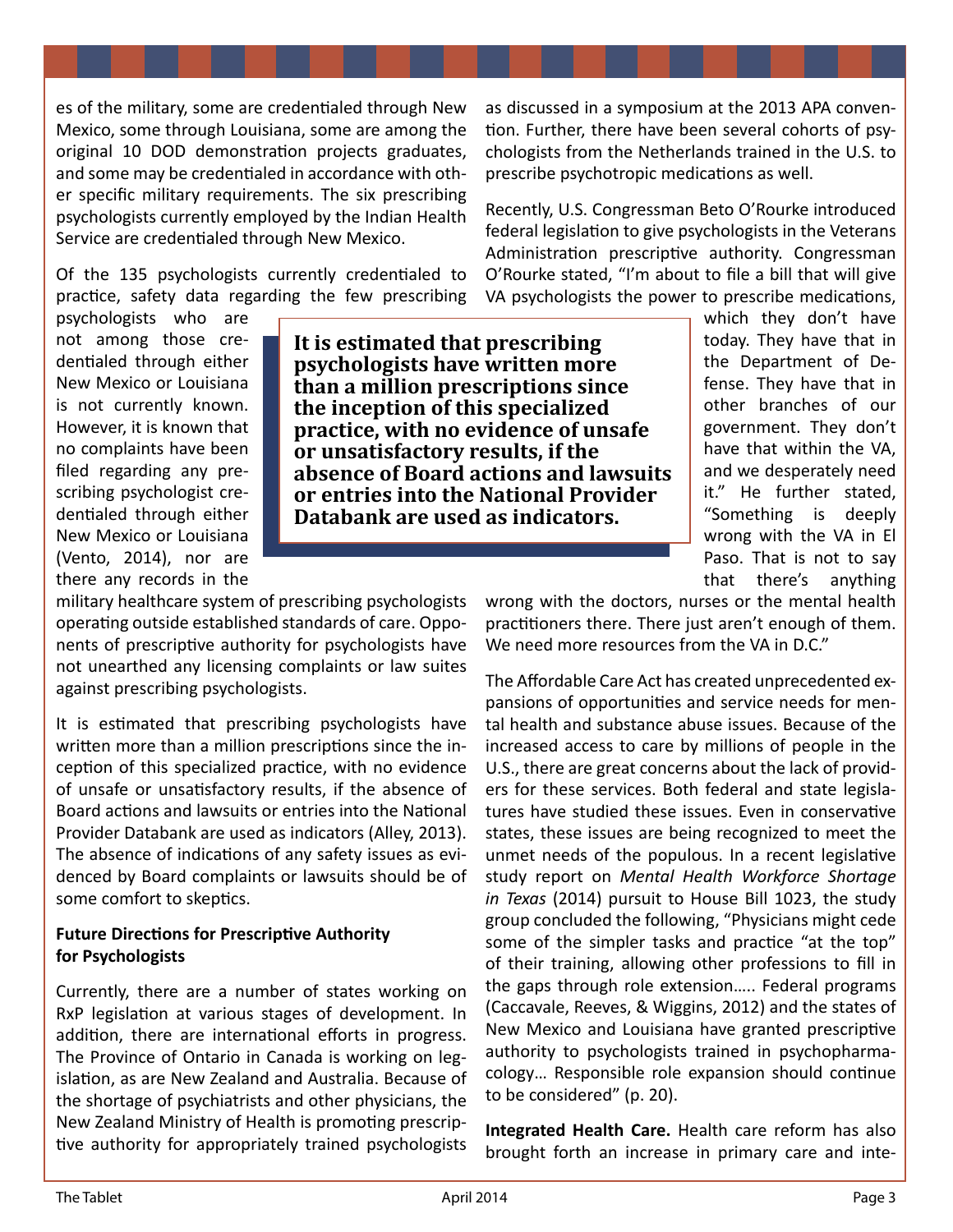grated health care systems (U.S. Congress, 2010). The growth areas for psychologist are not in traditional mental health settings, but in primary care and integrated health systems (Bray, 2010; Bray, Frank, Mc-Daniel, & Heldring, 2004). Because of the increase in emphasis on primary care and the greater access to these services by newly insured people, it is estimated that there will be large workforce shortages (McGrath & Sammons, 2011; Texas Department of State Health Services, 2014). Psychologists are in a prime position to fill many of the service gaps by providing both psychological interventions and also providing pharmacotherapy interventions.

The patient centered medical home (PCMH) model also implicitly acknowledges the importance of integrating psychological and behavioral services into the primary care setting (Bray, 2010; McGrath & Sammons, 2011). Having primary care psychologists also have advanced training for prescribing meets many of the needs within the PCMH.

# **Division 55 Advances During 2014**

The Division board of directors is working hard to support the state, provincial and federal efforts to expand prescriptive authority for appropriately trained psychologists. My goal when I joined the board was to see at least 3 more states pass legislation to give psychologists prescriptive authority. With Congressman O'Rourke's bill, I also add expanding RxP in the VA as a goal too.

The Division is planning on having a Division 55 Future of Pharmacotherapy conference in the fall of 2014. The conference will have a continuing education component that will be open to all and there will be a leadership and advocacy component that will be limited to a group of invited psychologists and others to help plan the future of the division and create new momentum to expand RxP in other states, provinces and federal agencies. This part of the conference will be modeled after the successful APA Presidential Future of Psychology Practice Summit held in 2009 that helped develop a new vision and blueprint for the future of psychology practice (Bray, Goodheart, Heldring et al., 2009; Bray, 2010).

I plan to make random phones calls to members to find out your thoughts and ideas about how we can make the division better and more effective. So if you get a call from me, you will know why I am calling. Engage, get involved—this is your division. You can reach me at [jbray@bcm.edu](mailto:jbray@bcm.edu) or 713-798-7752.

### **References**

- Bray, J.H., Goodheart, C., Heldring, M. et al., 2009 Presidential Task Force on Future of Psychology Practice. (2009). *Future of Psychology Practice: Collaborating for Change*. Report of the APA 2009 Presidential Task Force On the Future of Psychology Practice. Retrieved from [http://www.apa.org/pubs/info/re](http://www.apa.org/pubs/info/reports/future-practice.aspx)[ports/future-practice.aspx](http://www.apa.org/pubs/info/reports/future-practice.aspx)
- Bray, J. H. (2010). The future of psychology practice and science. *American Psychologist, 65*, 355-369.
- Bray, J. H., Frank, R. G., McDaniel, S. H., & Heldring, M. (2004). Education, practice and research opportunities for psychologists in primary care. Chapter in R. G. Frank, S. H. McDaniel, J. H. Bray, & M. Heldring, (Eds.) *Primary care psychology* (pp. 3-22). Washington, DC: American Psychological Association.
- Caccavale, J., Reeves, J. L., & Wiggins, J. (2012). *The Impact of Psychiatric Shortage on Patient Care and Mental Health Policy: The Silent Shortage that Can No Longer Be Ignored*. American Board of Behavioral Healthcare Practice.
- Kaslow, N. J., Bollini, A.M., Druss, B., Glueckauf, R. L., Goldfrand, L. R., Kelleher, K. J., LaGreca, A. M., Varela, R. E., Wang, S. S-H., Weinreb, L., & Zeltzer, L. (2007). Health care for the whole person: Research update. *Professional Psychology, Research and Practice, 38,* 278-289.
- McDaniel, S. H., Campbell, T, & Seaburn, D. (1990). *Family-oriented primary care: A manual for medical providers*. New York: Springer- Verlag.
- McGrath, R. E. (March, 2014). Personal communication on number of trainees who have attended postgraduate training in psychopharmacology.
- Texas Department of State Health Services, (2014). *The mental health workforce shortage in Texas*. Pursuant to House Bill 1023, 83rd Legislative Session, February.
- U. S. Congress (2010). H.R. 3590 Patient Protection and Affordable Care Act. Washington, DC. Retrieved from [http://www.opencongress.org/bill/111](http://www.opencongress.org/bill/111-h3590/show) [h3590/show](http://www.opencongress.org/bill/111-h3590/show).
- Vento, C. (March, 2014). Personal communication with New Mexico and Louisiana licensing boards.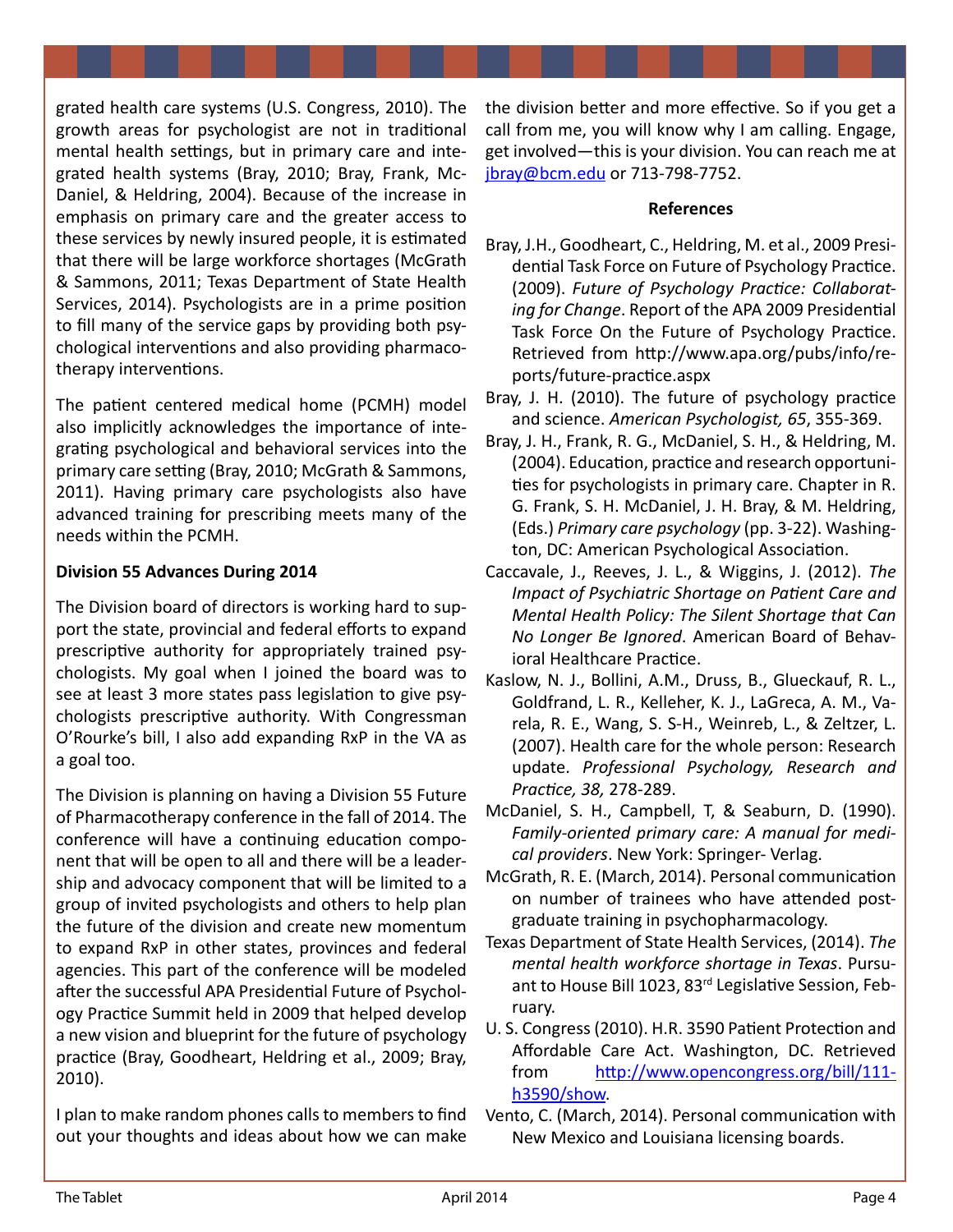# Candidate Statements

### **Candidates for President**

### **Sean R. Evers, PhD, MSCP**

I am excited to be considered as a candidate for the Presidency of the American Society for the Advancement of Pharmacotherapy (Division 55). The use of pharmacological interventions alone as the model for treatment of mental health problems has failed resulting in poor outcomes over time and an over-reliance on psychopharmacological medications. I feel that ASAP can be a pivotal force in shaping the future of the collaborative practice of psychological and psychopharmacological treatment asserting the primacy of psychological interventions with a knowledge, understanding and ability to use psychopharmacological interventions when needed to augment treatment.

The excitement of past ASAP meetings and conferences still echoes in my memory. Although there have been frustrating setbacks in the growth of prescribing psychology more states are working on passing enabling legislation each year to spread the prescriptive movement. The initial excitement we all experienced remains but has been hardened by experience. We need to grow our membership as we increase the number of states working on gaining prescriptive authority.

I am asking for your vote to allow me to continue the important work of Division 55 and the expansion of the initiatives begun by our former executive boards and presidents. I will work to enhance the ongoing efforts of Division 55 to encourage collaborative practice, ensure high quality pharmacological training for psychologists training, and support states around the country as they work to pass legislation to grant appropriately trained psychologists prescriptive authority.

### **Lynnea E. Lindsey, PhD, MSCP**

Thank you to my colleagues for the nomination and opportunity to run for the office of President of APA's Division 55. Practicing in underserved areas, without access to fully trained prescribers, ignited my conviction that psychologists hold an essential role in the use

of psychotropic medications. As I was repeatedly called upon to consult with providers I recognized that this was more than an important concept, it required me to pursue an education and training in psychopharmacology. While pursuing the post-doc I became acutely aware that healthcare policy was crafted with little consideration for psychologists to take active psychopharmacological prescribing roles in most civilian settings. As I completed my post-doc, I heard psychologist prescribers speak passionately about investing time, energy and money in the work of advocating at the local, state and national level and of the work of American Society for the Advancement of Pharmacotherapy. Their words rallied me to engage in active state level legislative work. I have testified, crafted legislation, researched, served on legislatively mandated workgroups/committees and actively pursued training models. I serve as a functional prescriber/consultant, with my medical colleagues, in collaborative and integrated settings. These efforts have moved the conversation, yet have illuminated the sometimes daunting complexity and often slow trajectory of change. To you, my colleagues, I offer ongoing passion and intimate experience in the effort to educate and advocate for pharmacotherapy provided by psychologists. I am committed to our work and offer my leadership skills to our division.

### **Neal Morris, EdD, MS, ABPP-CL**

I am honored to stand for election as President-Elect. My commitment to advancing training and practice of clinical psychopharmacology spans over 20 years. I helped bring training to Maryland in 2003. I completed the MS in 2005, passed the PEP & completed a 2-year preceptorship in 2007. Thus making it possible to provide comprehensive and ethical psychopharmacology consultations in both states where I practice, Maryland & West Virginia. I have been involved in many Division 55 activities such as Liaison to CAPP for 7 years & serving on the organizing committee for the 2011 Mid-Winter Conference held in conjunction with APA's State Leadership Conference. I am the 2014 Convention Program Chair. We need to continue our state-by-state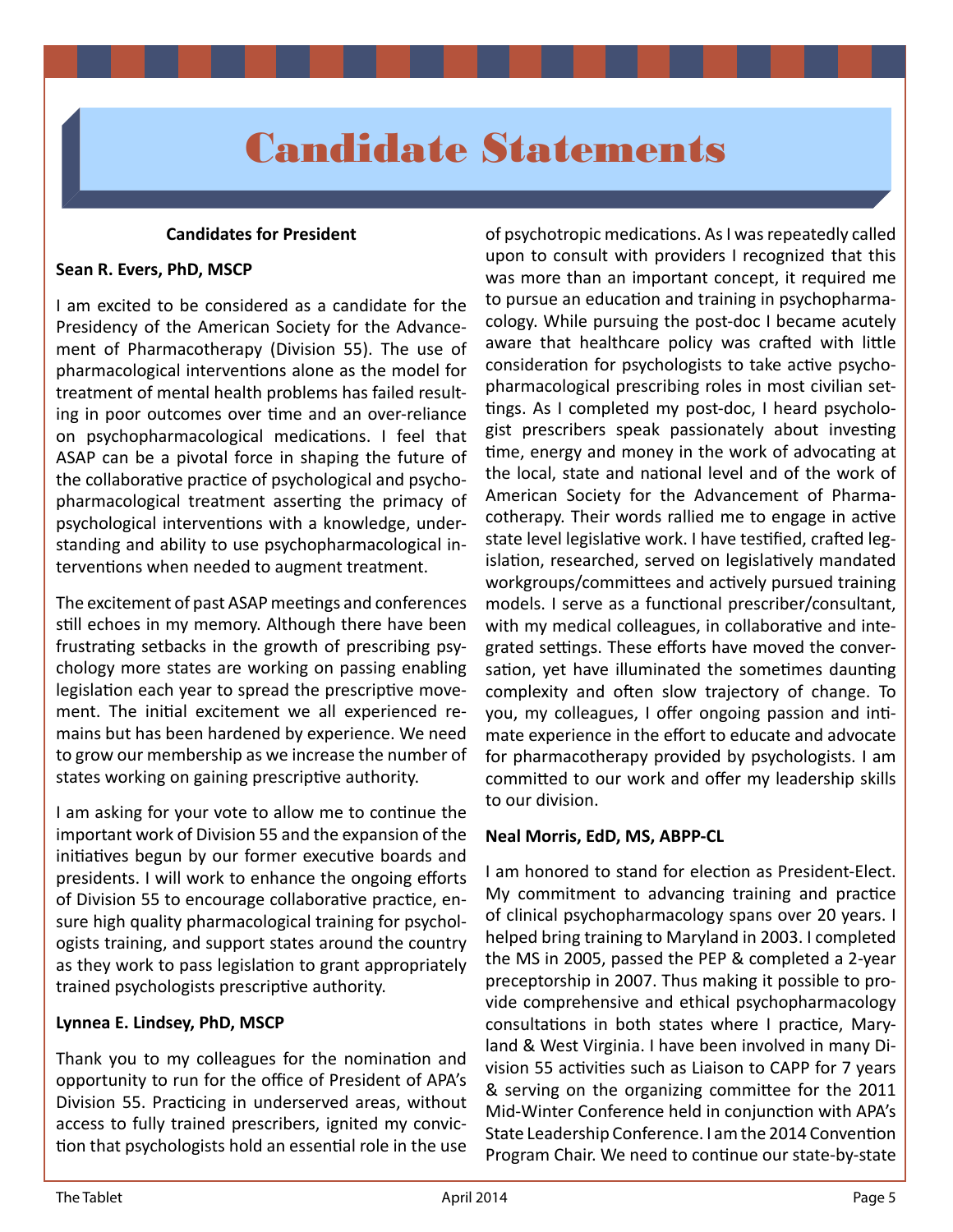grassroots lobbying and public education programs to obtain prescriptive authority. This means supporting states with current legislative efforts. And, it means reinvigorating efforts to generate or renew interest in as many states as possible. I believe our goal should be to put the possibility of psychologist prescribing for the public good on the agenda of every state. I believe this is possible now that we have entered the reform era of healthcare service delivery. I pledge to help in every way I can to make this goal a reality. I seek your vote for President-Elect in order to lead Division 55 into this exciting new integrative order of healthcare services. I greatly appreciate your vote and all of your efforts in behalf of obtaining prescriptive authority for psychologists.

# **Candidates for Secretary**

### **Morgan Sammons, PhD**

I seek nomination for the position of Secretary of Division 55. As many of you know, I was instrumental in founding the Division and served as one of our Council reps for two terms. I am a past-president of the Division and have served on the Fellows committee and as Awards Committee chair for many years. Several years ago, I stepped back from a leadership position on the Division 55 board, as it was (and remains) my philosophy that changes in leadership are healthy for the progress of the Division. Over the past several years, however, I have noticed that the Division seems to have become rather stagnant, and that, among other things, our membership numbers have dropped considerably. I rejoined the Board this year at the behest of Dr. Bray to fill a vacant member at large position, and believe it is now time for me to become re-engaged in Division leadership. Accordingly, I respectfully ask your vote as Secretary of the Division.

# **Christina Vento, PsyD, ABMP**

My name is Christina Vento and I am asking for your support for the position of Secretary of Division 55. I am a practicing prescribing psychologist in New Mexico and currently hold the office of Secretary for the Division 55 Board. I've been a Division 55 member for 15 years and have been involved in RxP advocacy in NM and other states since that time. As a current Board member, I started a Division 55 Task Force to try to measure the behavioral health disparity reduction national impact of prescribing/medical psychologists, an effort I piloted in NM in 2013. This information will be used in future legislative efforts to demonstrate that where we have been granted prescriptive authority, it has been both safe and effective at helping those most in need. I am also interested in revitalizing the Division's Committees that have grown largely dormant in recent years.

In addition to five years of prescribing, I am also the former training director of the Master's in Psychopharmacology program at NMSU and have been a member of the PEP Exam Revision Committee. I have a strong commitment to public service: I worked for the State of NM for 12 years including 6 years at public inpatient treatment facilities. Recently, I have led efforts to improve reimbursement for NM prescribing psychologists by advocating a change in Medicaid rule to allow us to bill 99 codes.

Please consider a vote supporting my ongoing efforts to improve our Division's activity and efficacy.

### **Candidates for Member-at-Large**

# **Dr. LaSonia A. Barlow, LLP, LPC, RAC**

My name is LaSonia Adrene Barlow, PsyD, LPC, RAC, I am running for the office of Member at Large for Division 55. I have a doctorate degree in clinical psychology. I am a certified forensic consultant, licensed professional counselor, registered addiction counselor, crisis care psychological first aid provider, and certified for the Disaster Assistance Team (DART). Currently, I am a student attending Fairleigh Dickinson University, in pursuit of a degree in Clinical Psychopharmacology.

I have worked extensively with the substance abuse and mental health population in in-patient and outpatient settings. Currently, I am the Senior Outpatient Therapist at an inner city outpatient substance abuse clinic located in Detroit, Michigan. Also, I have a private psychological and forensic consultant practice in Farmington Hills, Michigan, where I treat a variety of patients. I offer a very diverse skill base and academic preparation. I would be honored to serve in the position of Member at Large, to promote the mission of Division 55.

### **Alan Lincoln, PhD, MSCP, BCBA-D**

My name is Alan Lincoln, PhD, MSCP, BCBA-D. I am a father of four children and have been a licensed psy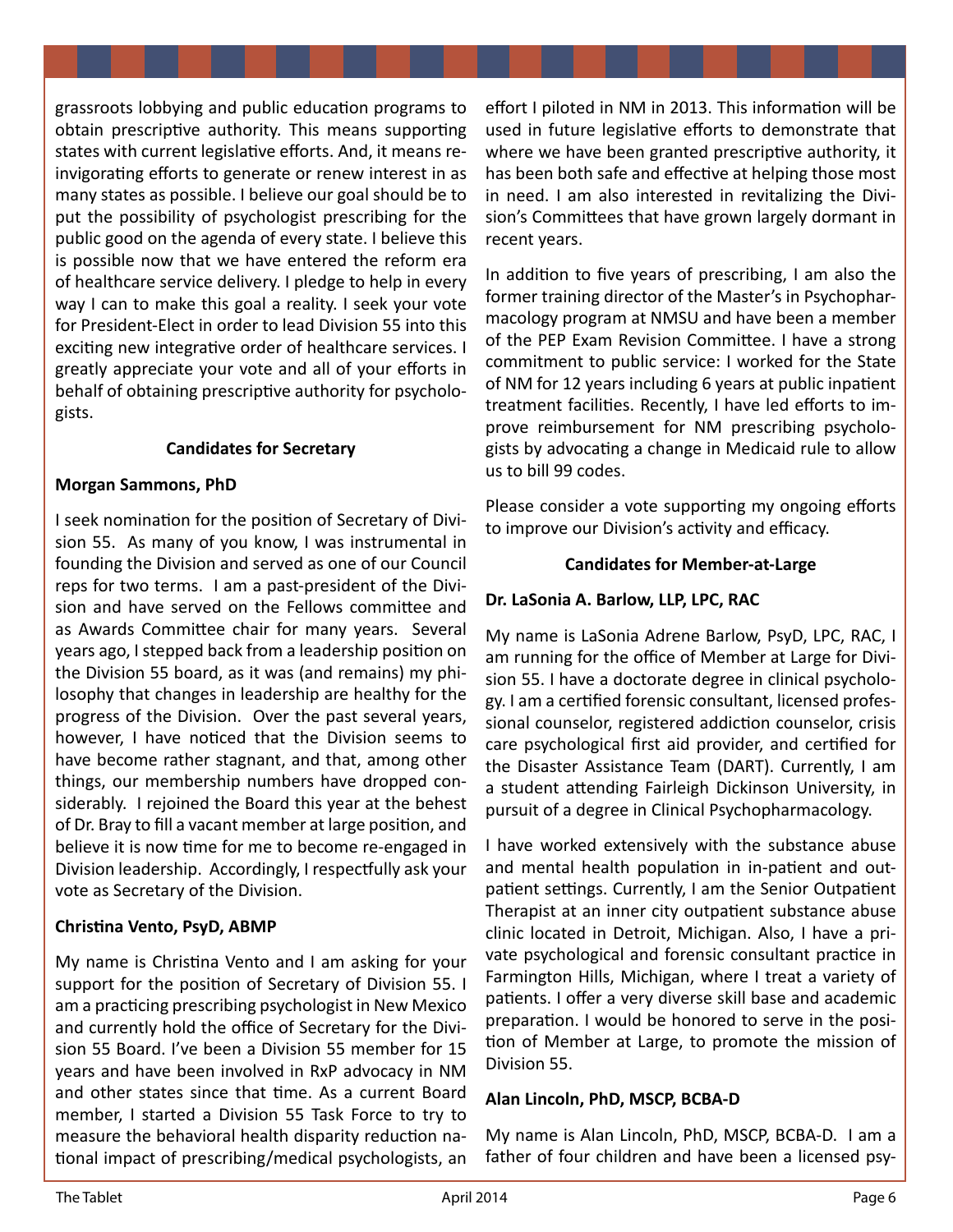chologist since 1982. I am a past chair and chair elect for Division V (Psychopharmacology) of the California Psychological Association. For the past 30 years I have been involved in programmatic NIH research on neurodevelopmental disorders as part of my core faculty role as a professor of clinical psychology at the California School of Professional Psychology of Alliant International University. I have been teaching psychopharmacology to graduate students for the past several years. I also have served at the director and CEO of a midsize corporation providing multidisciplinary care to persons with neurodevelopmental disorders. I see training in psychopharmacology and the potential to achieve prescriptive authority as critical to the future of clinical psychology as we move toward integrative healthcare in the United States. I strongly believe that we are the only discipline of healthcare providers that can give balance to our medical colleagues for evaluating the efficacy research involving psychotropic medications, and in particular the alternative methods of evidence-based interventions that also show efficacy for the treatment of mental disorders. As a member of the board of Division 55, I would be committed to supporting the efforts of the division to secure its mission.

# **Cherie B. Ruben, PhD**

I am seeking your consideration for a Member-at-Large position of Division 55. I received my BA (summa cum laude) from Columbia University (1987) and my PhD from Syracuse University (1992). I underwent Prescribing Psychologists' Register's Psychopharmacology training (coursework, preceptorship) and passed both their exam as well as APA's PEP exam (2001). In 2007, the American Board of Medical Psychology granted me their specialty board certification.

I am currently on the NYSPA (New York) Prescriptive Authority Task Force. I specialize in depression and outreach. I am one of the only psychologists in Western New York conducting home visit psychotherapy to the under-served (geriatric, medically disabled, rural).

As various states move forward in their efforts to gain prescriptive authority for psychologists, I stand firmly for the strategy emphasizing the need to reach these under-served populations. At times there seems to be even a crisis accessing available prescribers. Until we

have the ability to prescribe, our training enables us to be competent collaborators with PCPs when psychiatrists cannot be involved. Please consider electing me to further our psycho-pharmacological mission.

### **Candidates for APAGS Representative**

### **Anthony Biduck**

No statement received.

### **Andrea Krunnfusz**

Withdrawn from the election.

### **Joseph C. Walloch, MA**

My name is Joseph C. Walloch and I'm currently a  $4<sup>th</sup>$ year student in clinical psychology at CSPP at Alliant International University, San Francisco and I'm writing to gain your vote for the APAGS representative position for APA Division 55. I've been a member of APAGS since 2010 and have remained abreast of the new developments in the field, especially the great strides made for the advancement of psychopharmacotherapy among psychologists.

As a training psychologist, I'm enthused about the opportunity to be a part of the board in hopes of serving as an outreach member to other graduate programs in clinical psychology. One of my proposed potential roles would be to serve as a liaison, helping promote the benefits of education in pharmacotherapy and the post-doctoral training programs in psychopharmacology to novice psychologist trainees who may not yet be familiar with this type of training and what it entails.

As we move into the future where integrative health care will become more of the norm rather than the exception, it is imperative that psychologists take a more proactive role in educating themselves about the advantages of learning more about the important role psychopharmacotherapy can play in patients' treatment, and also about the benefits of becoming a prescribing medical psychologist, not only for the psychologist, but also for the patient. As an enthusiastic trainee, I would like to have the opportunity to be a part of Division 55's board to help promote the advancement of prescriptive authority for psychologists. Thank you.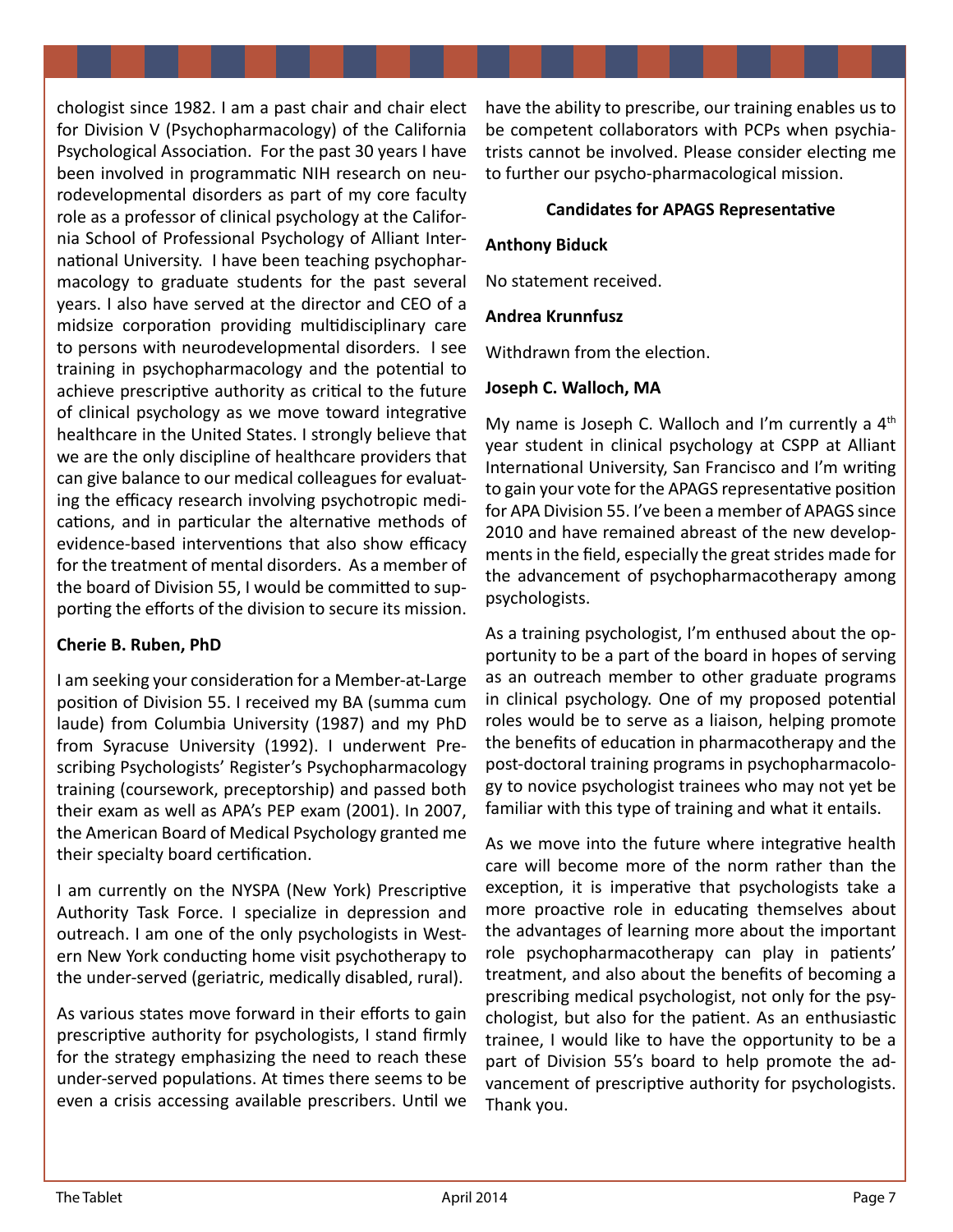# Clinicians' Corner

# **An Overview of Commonly Used Over-The-Counter and Herbal Psychopharmacology**

**Julie L. Kangas and Aldo Rossi** Department of Psychology Southern Methodist University Dallas, TX

It is estimated that over-the-counter (OTC) and herbal medications are used by the majority of adults worldwide (LaFrance et al., 2000). Though this form of medication is not typically as potent as prescription medication, misuse and overuse may lead to serious health consequences. Misuse and overuse are even more likely due to frequent self-diagnosing, self-prescribing, and lack of monitoring by health professionals (Charlton, 2005). It is further estimated that 70% of patients do not inform their doctors when using OTC and herbal medications (LaFrance et al., 2000), which may lead to serious drug interactions and may either enhance or decrease the effectiveness of other prescriptions. The purpose of this article is to review commonly used herbal and OTC psychopharmacology, discuss the potential interactions and side effects of these medications, and references studies supporting their medicinal benefits. This article is intended to aid psychologists in educating patients about the ramifications of not reporting medication use, identifying patient's side effects and use of OTC and herbal medication, and understanding how to proceed with patients interested in non-prescription psychopharmacology.

# Correspondence concerning this article should be addressed to Julie L. Kangas, Department of Psychology, Southern Methodist University, P.O. Box 750442, Dallas, TX 75275-0442. Email: [jkangas@smu.edu](mailto:jkangas@smu.edu)

### **OTC and Herbal Psychopharmacology for Depression**

### *St. John's Wort*

St. John's Wort extracts have many components, and the exact composition varies according to the extraction method. The antidepressant mechanisms are not entirely understood but among ten active ingredients, Hypericin activates dopamine receptors and blocks reuptake of serotonin and norepinephrine and Adhyperforin acts as a GABA reuptake inhibitor. In a meta-analysis of 23 trials, St. John's Wort was seen to be more effective than placebo and similarly effective as other antidepressants (Linde et al., 1996) in reducing depressive symptoms. It has also been seen to be more effective than fluoxetine in treating mild to moderate depression (Fava, Alpert & Nierenberg, 2005). Taking St. John's Wort along with other selective serotonin reuptake inhibitors (SSRIs) can cause serotonin syndrome, resulting from too high of serotonin levels in the body (NCCAM, 2013), causing diarrhea, tremors, confusion, a drop in body temperature, photosensitivity, and, in rare cases, death. St. John's Wort alters liver metabolism and weakens the effectiveness of prescription medications including antidepressants, birth control, digoxin, HIV medications, cancer medications, and warfarin (NCCAM, 2013).

### *S-adenosylmethionine (SAM-e)*

S-adenosylmethionine (SAM-e) is a natural chemical found in the body. Studies have shown SAM-e to act as a mild tricyclic antidepressant (Papacostas et al, 2010). Studies have also demonstrated SAM-e's ability to de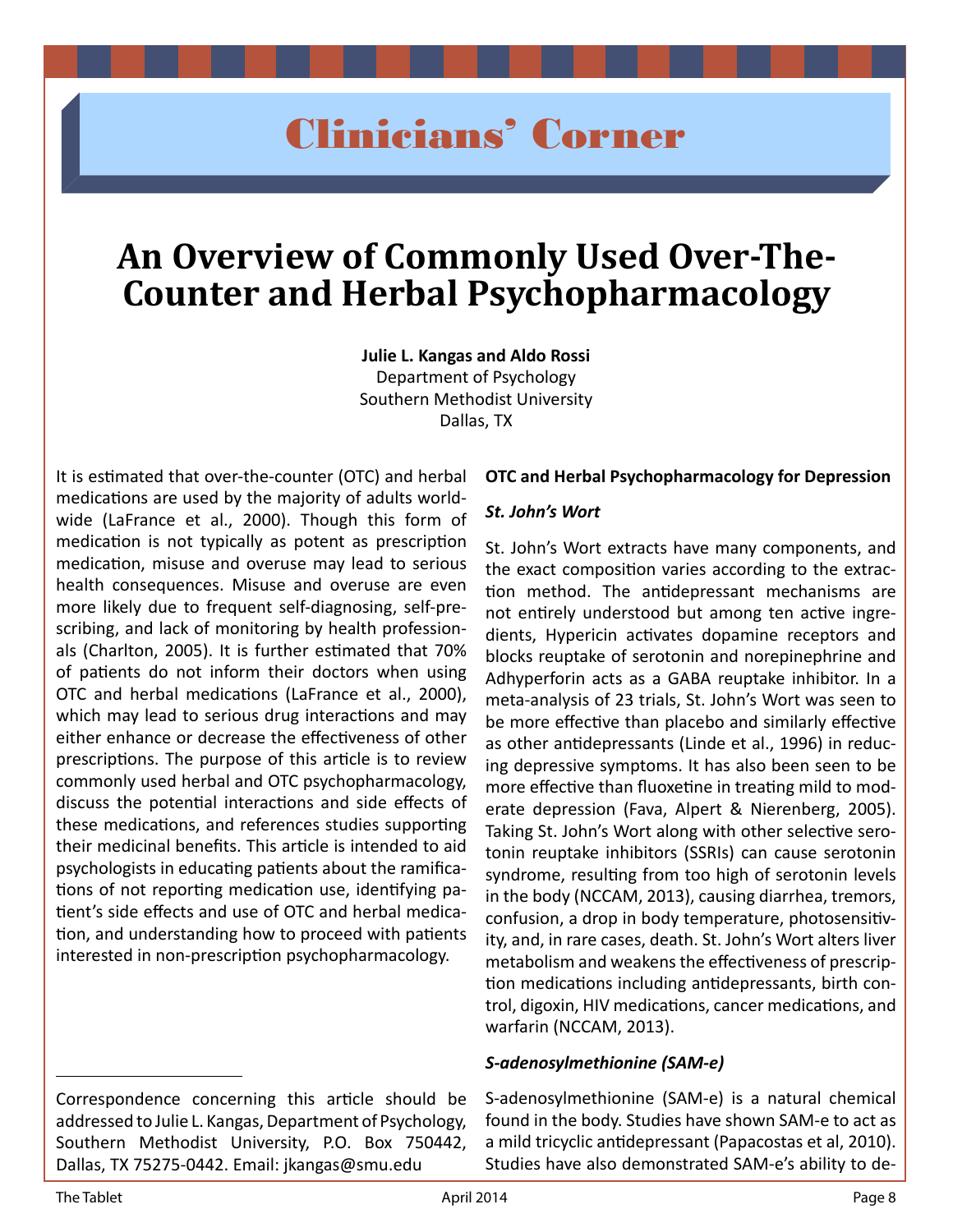crease pain from osteoarthritis (Bradley et al., 1994) and lower bilirubin levels (Hardy, Coulter & Favreau, 2003). There are many precautions that should be considered before taking SAM-e supplements. There have been reports of SAM-e causing those with bipolar disorder to convert depression to mania (Friedel, Goa & Benfield, 1989). SAM-e is shown to increase serotonin

medication, levodopa, decreasing its effectiveness (Ehrlich, 2013). Some side effects of SAM-e supplements include headache, mildly upset gastro-intestinal tract,

ments include upset stomach, nausea, and loose stools (Hawkins, 2007).

### *5-hydroxytryptophan*

5-Hydroxytryptophan is an intermediate metabolite in the conversion of essential amino acid L-tryptophan to serotonin. It is naturally produced by the body, but

levels in the body and thus should not be taken with prescription SSRIs to avoid the risk of serotonin syndrome (Memorial Sloan Kettering Cancer Center, 2011). It has also been reported to alter the common Parkinson's

gas, nausea, and vomiting.

**There is recent evidence that nutritional supplements may improve both symptoms and quality of life in adults with depression.**

when taken orally is absorbed into the bloodstream where it can cross the blood brain barrier and increase CNS synthesis of serotonin (Birdsall, 1998). 5-Hydroxytryptophan has been seen to

have a more rapid anti-depressive response over other antidepressants, and in a double-blind study, 91 out of 161 saw improvement in their depressive symptoms (Birdsall, 1998). Due to the direct effect on serotonin levels, serotonin syndrome is a risk when taking 5-hydroxytryptophan supplements with SSRIs (Turner & Blackwell, 2005). Another risk factor has been eosinophila myalgia syndrome, a condition linked to contaminated L-tryptophan, resulting from production methods using bacterial fermentation with inadequate filtration. Improved methodologies have eliminated this risk in recent years (Das et al., 2004).

### *Nutritional supplements*

There is recent evidence that nutritional supplements may improve both symptoms and quality of life in adults with depression. A double-blind study by Lewis and colleagues (2013) administered vitamin B supplements or placebo to 60 participants diagnosed with major depression and other depressive disorders. After two months, participants who received the vitamin B supplements demonstrated moderate shortterm improvements in depression, anxiety, and overall mental health with no adverse side effects (Lewis & Tiozzo, 2013). Another group studied the relationship between magnesium intake and depressive symptoms. This cross-sectional study assessed magnesium intake of 402 participants over a 12-month period. Controlling for other demographic and lifestyle factors, an inverse relationship between magnesium intake and depressive symptoms was observed. This could have promising implications in depressive patients who may benefit from magnesium dietary supplements if levels

# *Omega-3*

Omega-3 is a polyunsaturated fatty acid (PUFA) that is necessary for human health but is not naturally produced by the body. It plays an essential part of the central nervous system, as 20% of brain mass is made up of PUFAs. Levels of omega-3 have decreased in diets of western countries, creating a need for more purposeful consumption of omega-3 (Logan, 2004). The mechanism of Omega-3 in reducing depression is unclear, but it is speculated that increasing the fatty acids of the brain increase the permeability of the brain. Omega-3 has been shown to improve depressive symptoms and protect against bipolar disorder and seasonal affective disorder (Logan, 2004). Omega-3 supplements have been shown to have drug interactions with prescription medications including an increased effect of blood thinning medications, increased blood pressure levels, increased blood sugar fasting levels when taking blood sugar lowering medications, and kidney failure in patients taking transplant medications such as cyclosporine (Hawkins, 2007). It has also been found to have positive interactions with prescription medications including improvement of psoriasis symptoms when using topical steroids, increasing effectiveness of cholesterol lowering medications, and reducing risk of ulcers when taking anti-steroidal anti-inflammatory drugs (Logan, 2004). Side effects of omega-3 supple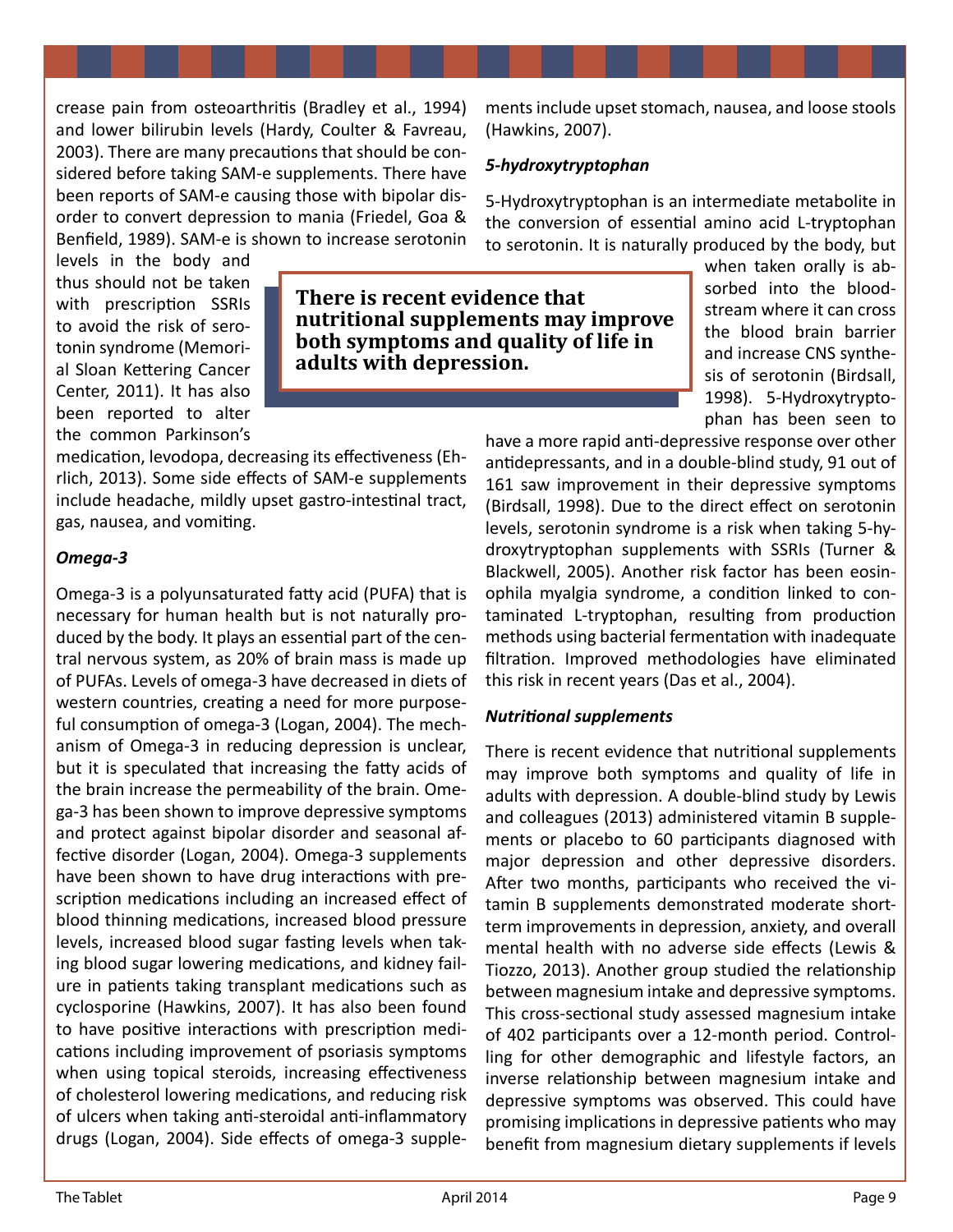are low in their current diets (Yary, Aazami, & Soleimannejad, 2013).

### *Light therapy boxes*

Light therapy boxes are most commonly used for patients with depression resulting from seasonal affective disorder, in which patients develop depression in

seasons with less sunlight. Most research on light therapy boxes with mood disorders lack important aspects of a clinical trial design because of the challenges in creating an acceptable placebo (Golden & Gaynes,

**Most research on light therapy boxes with mood disorders lack important aspects of a clinical trial design because of the challenges in creating an acceptable placebo.**

2005). One review found that light box therapy that utilized at least 2,500-lux white light for two hours daily or 10,000-lux for 30-mins daily were similarly effective (Tam, Lam & Levitt, 1995). Common side effects include headache, eyestrain, nausea, and agitation. The light may also irritate some skin conditions and may be linked to transitions to hypomania or mania in patients with bipolar (Golden & Gaynes, 2005).

# **OTC and Herbals for Anxiety and Sleep Disturbance**

### *Kava Kava*

Kava Kava, also known as piper methysticum, is a tall shrub on the islands of the Pacific Ocean. It is traditionally used by grounding the plant to a pulp and mixing it in cold water, though it also comes in the forms of dried extracts, tablets, capsules, and liquid drops. The active ingredient is kavalactone, with effects described as being similar to alcohol. The exact mechanism in which kavalactone works is not known, but speculations include the modulation of GABA activity, inhibiting MAO-B, inhibiting norepinephrine reuptake, and acting as a CB1 agonist (Sarris, LaPorte & Schweitzer, 2011). Kava Kava is commonly used to treat insomnia, anxiety, and nervous disorders, but it is not advised to take Kava Kava if one has depression, liver disease (e.g., hepatitis), or Parkinson's disease. Damage to the liver is a risk when taking Kava Kava, and consuming alcohol will increase this risk. It is also seen to increase the effects of anticonvulsants, diuretics (leading to dehydration), and CNS depressants such as benzodiazepines and Xanax (Ehrlich, 2011a).

### *Valerian Root*

Valerian Root is most commonly used for insomnia, though it was used during World War II to treat anxiety and "shellshock." Its interaction with the GABA system is not fully understood but is suspected to interact with glutamic acid decarboxylase (Awad et al., 2007). It is usually combined with other herbs that cause

> drowsiness, such as hops or lemon balm. It is recommended to take two hours before bedtime, though it may not take effect until after two weeks of use (Ehrlich, 2011b). Valerian Root is commonly favored as an in-

somnia remedy because it does not cause drowsiness upon awakening, unlike many other alternatives (Bent & Padula, 2006). Common side effects are headaches, drowsiness, dizziness, allergic skin reactions, and excitability and/or uneasiness (i.e., paradoxical stimulation). It is also reported to cause minor depression and apathy. Additive effects may be experienced with other depressants; therefore it is not advised to take Valerian Root under the influence of alcohol or while using prescribed depressants such as benzodiazepines (Ehrlich, 2011b).

# *Melatonin*

Melatonin is a hormone in the body synthesized from serotonin. It is the primary regulating hormone of circadian rhythms and plays a large role in initiating and maintaining sleep. Human melatonin plasma levels are highest during the dark part of the night and lowest during the day. It is synthetically made as a daily supplement. Melatonin is commonly used as a remedy for insomnia due to high blood pressure medications or ADHD. It has also been reported to help children with sleep disorders; however, it is not recommended for healthy children due to the risk of melatonin affecting other hormones throughout development (Weiss, Wasdell, & Bomben, 2006). Melatonin also serves as a sleep aid for patients who have recently stopped taking benzodiazepines and has been shown to help adjust to jet lag (Buscemi & Vandermeer, 2005). Patients experiencing delayed sleep phase syndrome have also reported benefits from melatonin (USNLM, 2013). Side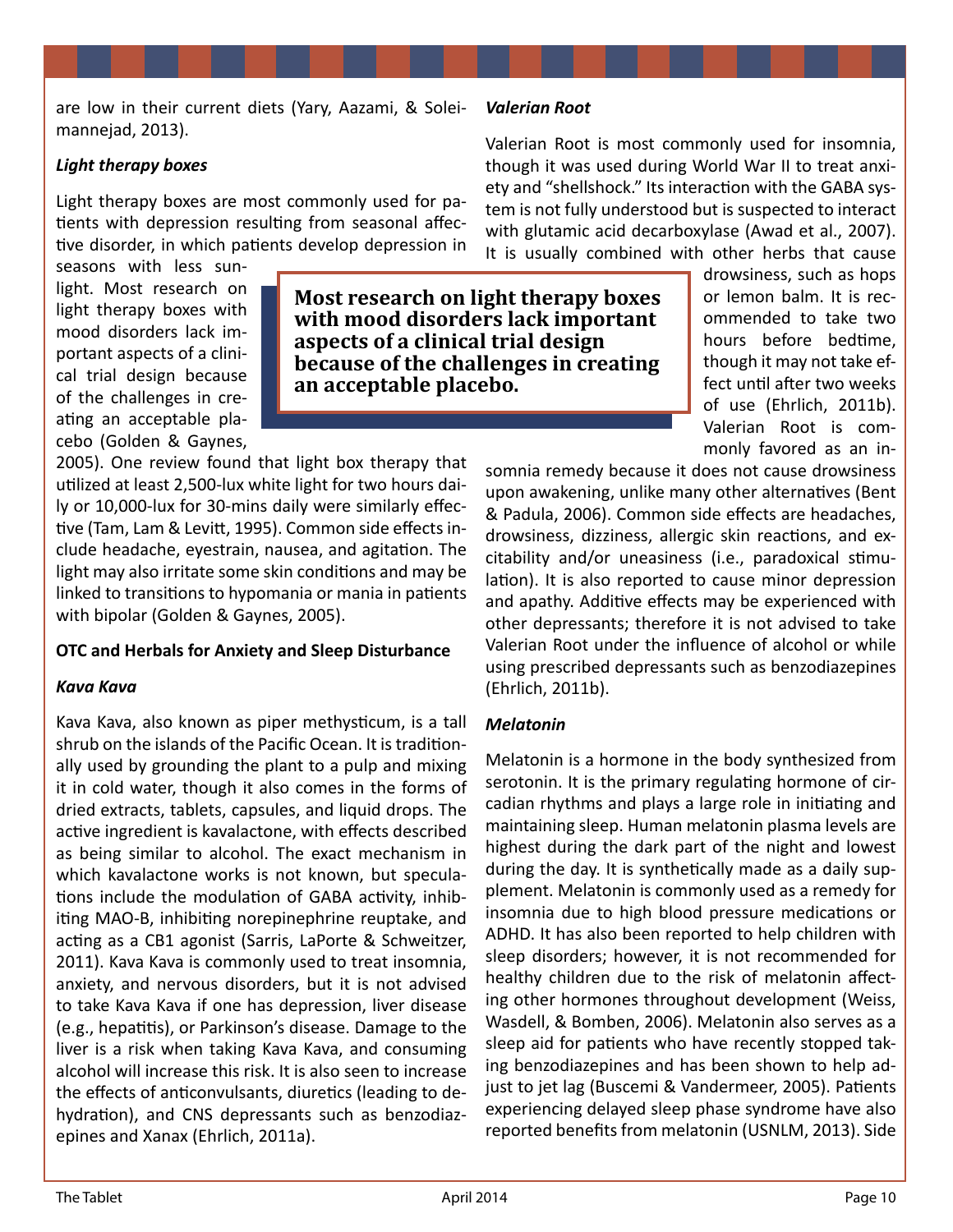effects of melatonin include headache, short-term feelings of depression, daytime drowsiness, dizziness, stomach cramps, and irritability. It may also increase blood sugar levels, which should be monitored carefully in diabetes patients taking melatonin. It may also increase depressive symptoms and may increase the risk of having a seizure for patients with seizure disorders (USNLM, 2013).

disorders (Ihl, 2012). Other uses include improving circulation and treating leg pain. There have also been reports of Gingko relieving tenderness in the breasts in premenstrual syndrome, improving vision for those with glaucoma, and improving color vision in diabetes patients, but there are mixed reviews on the efficacy of the herb (National Institute of Health [NIH], 2013;

### *Chamomile*

Chamomile has had documented uses for thousands of years, but very little research has been invested in this herb. The white flower

is used to make teas and extracts which may be consumed or washed in the mouth but may also be used as a topical cream or taken in pill form (NCCAM, 2012). The active component of chamomile, apigenin, binds to the same receptors as benzodiazepines (Avallone et al., 2000). The most common use for chamomile is to remedy anxiety and gastrointestinal issues and to aid sleep. There are allergic reactions to chamomile, which has relations to plants in the daisy family such as ragweed, marigolds, chrysanthemums, and daisies. These allergic reactions have caused symptoms such as skin rashes, swelling in the throat, shortness of breath, and anaphylaxis. Chamomile contains small amounts of coumarin, which may cause mild blood thinning if chamomile is consumed in high doses and will increase the effect of warfarin and any other blood thinning medications. It is also speculated that chamomile might have similar effects as estrogen, which may decrease the effect of birth control and estrogen pills (NCCAM, 2012).

### **Other OTC and Herbals**

#### *Gingko supplements*

Ginkgo supplements are derived from the leaves of a Ginkgo tree. Ginkgo can be taken in pill form or the leaves may be used to make tea (USNLM, 2013). The exact mechanism of gingko is not known, but it is speculated that the flavonoids, terpenoids, and organic acids in the leaves act as free radical scavengers. The most common use of Ginkgo is to increase blood flow, specifically to the brain to help memory loss, headache, difficulty concentrating, hearing disorders, and mood

**Chamomile has had documented uses for thousands of years, but very little research has been invested in this herb.** 

USNLM, 2013). Some common side effects reported include upset stomach, headache, dizziness, constipation, forceful heart contractions, and allergic reactions. While consuming the leaves is safe, eating cooked seeds can have

severe side effects like difficulty breathing, weak pulse, seizures, loss of consciousness, or shock (NIH, 2013). Fresh seeds are considered poisonous and could lead to seizures or even death. Gingko has also been shown to have blood thinning properties, so patients are advised to stop taking gingko at least two weeks before surgery (NIH, 2013).

#### *Potential use of herbal remedies for children*

There is some evidence of effective use of the above herbal remedies in children (see Kemper & Shannon, 2007 for a review). There are also novel herbal remedies under current testing for use in children. For example, a mix of extracts from St. John's Wort, Valerian root, and Passionflower in a 120mg tablet was administered to 115 children with behavior problems 2-3 times daily. After being assessed by physicians, 81.6-93.9% of children with problems with attention, social withdrawal, anxiety, and depression had symptom elimination or reduction in 9 out of 13 observed symptoms (Trompetter & Weiss, 2012). This herbal mix could be desirable for parents who prefer alternative therapies to avoid side effects from chemical medication.

Another herb, originating in Japan, has been found to be beneficial treatment for children as well. A group of medical doctors out of Japan explored the effects of the herb called Yoku-kan-san-ka-chimpi-hange (YKCH) on psychogenic dizziness in children. Prior to this study, no conventional pharmacotherapy was available to treat psychogenic dizziness in children due to the potential adverse reactions from medications used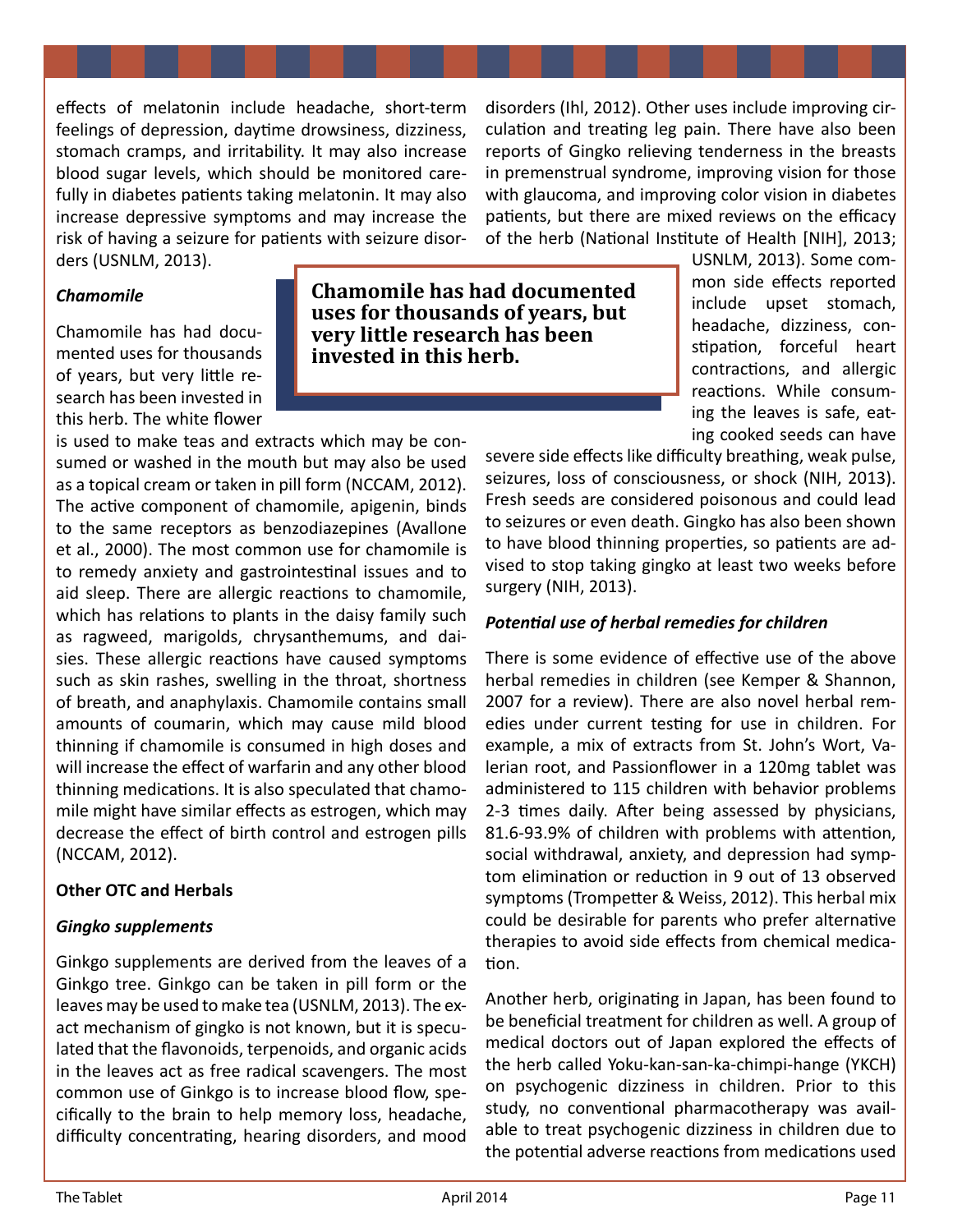by adults. YKCH was administered to four pediatric patients with cases of pediatric psychogenic dizziness. Of the four patients, three showed significant improvements after four weeks while the fourth was unable to continue the medication. This study shows the impact YKCH can have on pediatric psychogenic dizziness patients who previously were unable to be treated sufficiently (Goto & Morimoto, 2013).

### **Discussion**

Use of herbal and OTC medications is common and is often without medical advisement or supervision. It is important for doctors and patients to be educated about potential drug interactions and side effects, but it is also important for our field to continue research on the impact of herbal and OTC psychopharmacology on other prescribed medications and on patient wellbeing. One important risk posed from herbal medications is that this industry is not regulated by the FDA. This means the ingredients, effectiveness, and safety of the products are not well monitored, and the way each ingredient interacts with prescription medications is not completely understood. Though there is a strong base in the literature supporting the benefits of herbal remedies, there is not a large incentive for drug companies to invest in research or efficacy trials because natural supplements cannot be patented. Without a patent, corporations are unable to make a sizable and secure profit. However, it is important to remember that many active ingredients in drugs commonly provided in hospitals, prescribed by doctors, and purchased over-the-counter were derived from botanical sources (e.g., morphine from poppy, aspirin from willow bark, atropine from Belladonna tops, digitalis from foxglove). This demonstrates the potential that herbal ingredients can have, if given adequate research.

While risks are posed in the lack of FDA regulation and lack of doctor supervision over the use of herbals and OTC psychopharmacology, there is potential benefit for patients suffering from a variety of psychiatric issues. Patients suffering from common symptoms of depression, anxiety, and insomnia may find beneficial effects with potentially less side effects than prescription medication. These medications may also help patients easily transition out of prescription treatments. Children could also potentially find benefit, especially those whose parents are hesitant to administer prescription medications. The potential and implications

for herbals and OTC psychopharmacology the psychiatric field should not be overlooked.

### **References**

- Avallone, R., Zanoli, P., Puia, G., Kleinschnitz, M., Schreier, P., & Baraldi, M. (2000). Pharmacological profile of apigenin, a flavonoid isolated from Matricaria chamomilla. *Biochemical pharmacology, 59*(11), 1387-1394.
- Awad, R., Levac, D., Cybulska, P., Merali, Z., Trudeau, V. L., & Arnason, J. T. (2007). Effects of traditionally used anxiolytic botanicals on enzymes of the γ-aminobutyric acid (GABA) system. *Canadian journal of physiology and pharmacology, 85*(9), 933- 942.
- Bent, S., & Padula, A. (2006). Valerian for sleep: A systematic review and meta-analysis. *The American Journal of Medicine*, *119*, 1005-1012.
- Birdsall, N. D. (1998). 5-hydroxytryptophan: A clinically-effective serotonin precursor. *AlternativeMedicine Review*, *3*(4), 271-280.
- Bradley J. D., et al. (1994). A randomized, double blind, placebo controlled trial of intravenous loading with S-adenosylmethionine (SAM) followed by oral SAM therapy in patients with knee osteoarthritis. *Journal of Rheumatology, 21,* 905-11
- Buscemi, N., & Vandermeer, B. (2005). The efficacy and safety of exogenous melatonin for primary sleep disorders. a meta-analysis . *Journal of General Internal Medicine, 20*(12), 1151-1158.
- Charlton, B. G. (2005). Self-management of psychiatric symptoms using over-the-counter (OTC) psychopharmacology: The S-DTM therapeutic model–Selfdiagnosis, self-treatment, self-monitoring. *Medical hypotheses*, *65*(5), 823-828.
- Das Y. T., Bagchi M., Bagchi D. & Preuss H. G. (2004). Safety of 5-hydroxy-l-tryptophan. *Toxicol Lett, 150*, 111–22.
- Ehrlich, S. D. (2011a). *Kava kava*. Retrieved from [http://](http://umm.edu/health/medical/altmed/herb/kava) [umm.edu/health/medical/altmed/herb/kava](http://umm.edu/health/medical/altmed/herb/kava)-kava
- Ehrlich, S. D. (2011b). *Valerian.* Retrieved from [https://](https://umm.edu/health/medical/altmed/herb/valerian) [umm.edu/health/medical/altmed/herb/valerian](https://umm.edu/health/medical/altmed/herb/valerian)
- Ehrlich, S. D. (2013). *S-adenosylmethionine*. Retrieved from [http://umm.edu/health/medical/altmed/](http://umm.edu/health/medical/altmed/supplement/sadenosylmethionine) [supplement/sadenosylmethionine](http://umm.edu/health/medical/altmed/supplement/sadenosylmethionine)
- Fava, M., Alpert, J., Nierenberg, A. A., Mischoulon, D., Otto, M. W., Zajecka, J., & Rosenbaum, J. F. (2005). A double-blind, randomized trial of St John's wort, fluoxetine, and placebo in major depressive disor-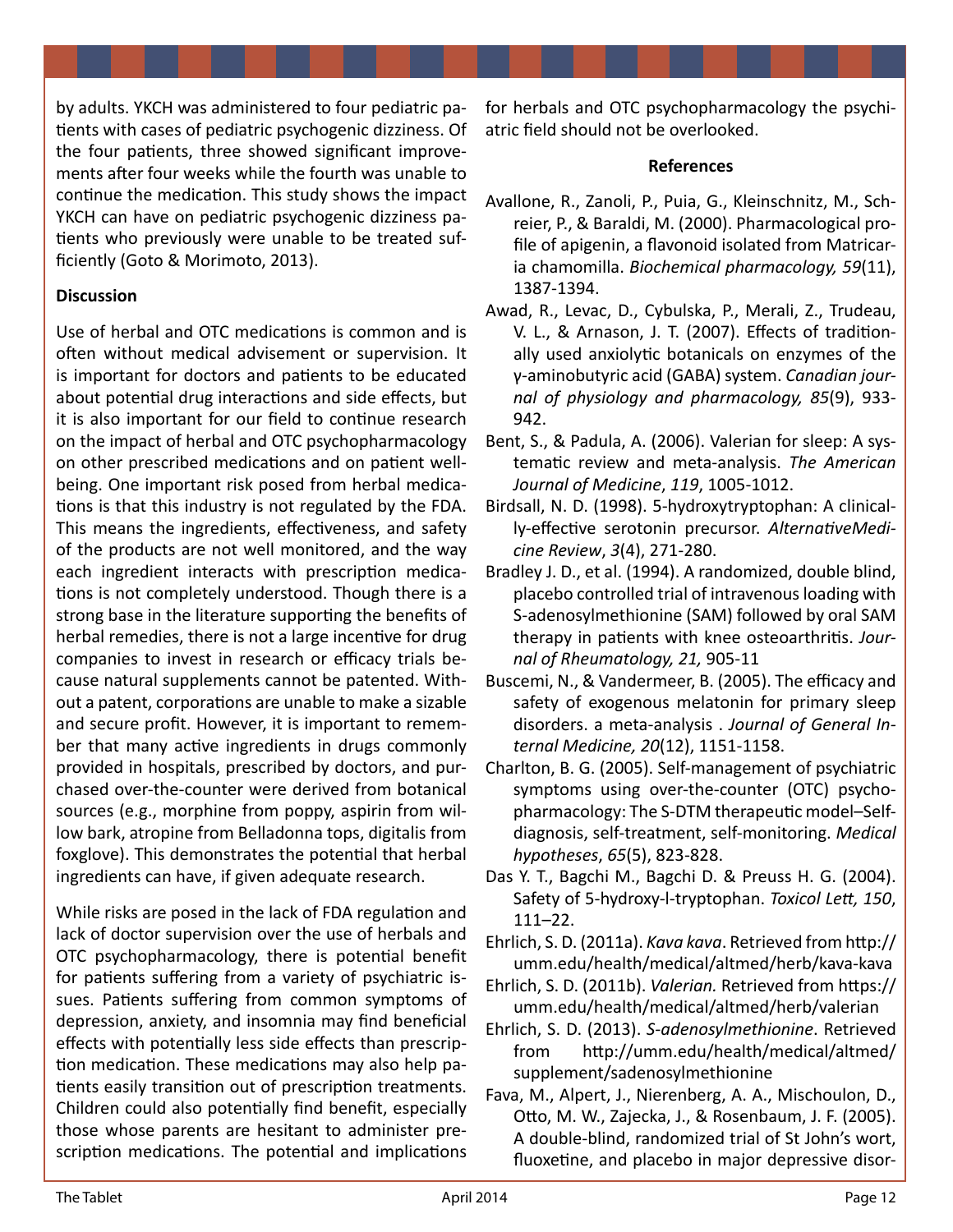der. *Journal of Clinical Psychopharmacology*, *25*(5), 441-447.

- Friedel H. A., Goa K. L., Benfield P. (1989). S-adenosyl-Lmethionine: A review of its pharmacological properties and therapeutic potential in liver dysfunction and affective disorders in relation to its physiological role in cell metabolism. *Drugs, 38*, 389-416.
- Golden, R. N., & Gaynes, B. N. (2005). The efficacy of light therapy in the treatment of mood disorders: A review and meta-analysis of the evidence. *The American Journal of Psychiatry*, *162*(4), 656-662.
- Goto, F., & Morimoto, N. (2013). Treating pediatric psychogenic dizziness with a japanese herbal medicine. *The Journal of Science and Healing, 9*(1), 41- 43.
- Hardy, M., Coulter, S., & Favreau, J. (2003). S-adenosyll-methionine for treatment of depression, osteoarthritis, and liver disease: Summary. *AHRQ Evidence Report Summaries*.
- Hawkins, E. B. (2007). Possible interactions with: omega-3 fatty acids. Retrieved from [http://umm.edu/](http://umm.edu/health/medical/altmed/supplement-interaction/possible) [health/medical/altmed/supplement-interaction/](http://umm.edu/health/medical/altmed/supplement-interaction/possible) [possible-](http://umm.edu/health/medical/altmed/supplement-interaction/possible)interactions-with-omega3-fatty-acids
- Ihl, R. (2012). Gingko biloba extract egb 761: clinical data in dementia. *International Psychogeriatrics, 24*(1), 535-540.
- Kemper, K.J. & Shannon, S. (2007). Complementary and alternative medicine therapies to promote healthy moods. *Pediatric Clinics of North America, 54*, 901–926.
- LaFrance, W. C., Lauterbach, E. C., Coffey, C. E., Salloway, S. P., Kaufer, D. I., Reeve, A., ... & Lovell, M. R. (2000). The Use of Herbal Alternative Medicines in Neuropsychiatry: A Report of the ANPA Committee on Research. *The Journal of Neuropsychiatry and Clinical Neurosciences*, *12*(2), 177-192.
- Lewis, J. E., Tiozzo, E., Melillo, A. B., Leonard, S., Chen, L., Mendez, A., ... & Konefal, J. (2013). The effect of methylated vitamin B complex on depressive and anxiety symptoms and quality of life in adults with depression. ISRN psychiatry, 2013.
- Linde, K., Ramirez, G., Mulrow, C. D., Pauls, A., Weidenhammer, W., & Melchart, D. (1996). St John's wort for depression—an overview and meta-analysis of randomised clinical trials. *BMJ*, *313*(7052), 253- 258.
- Logan, A. C. (2004) Omega-3 fatty acids and major depression: a primer for the mental health professional. *Lipids Health, 3*(25).
- Melatonin. (2013). *Medline Plus: A service of the U.S. National Library of Medicine, National Institutes of Health (NIH).* Retrieved from [http://www.nlm.nih.](http://www.nlm.nih.gov/medlineplus/druginfo/natural/940.html) [gov/medlineplus/druginfo/natural/940.html](http://www.nlm.nih.gov/medlineplus/druginfo/natural/940.html)
- Memorial Sloan Kettering Cancer Center. (2011). *Same*. Retrieved from [http://www.mskcc.org/cancer](http://www.mskcc.org/cancer-care/herb/sam)[care/herb/sam-](http://www.mskcc.org/cancer-care/herb/sam)e
- National Center for Complementary & Alternative Medicine (2012) *Chamomile*. Retrieved from [http://nc](http://nccam.nih.gov/health/chamomile/ataglance.htm)[cam.nih.gov/health/chamomile/ataglance.htm](http://nccam.nih.gov/health/chamomile/ataglance.htm)
- National Institutes of Health. (2013). *Gingko*. Retrieved from [http://www.nlm.nih.gov/medlineplus/dru](http://www.nlm.nih.gov/medlineplus/druginfo/natural/333.html)[ginfo/natural/333.html](http://www.nlm.nih.gov/medlineplus/druginfo/natural/333.html)
- National Toxicology Program. (2013). Toxicology and Carcinogenesis Studies of Ginkgo biloba Extract (CAS No. 90045-36-6) in F344/N Rats and B6C3F1/N Mice (Gavage studies). National Toxicology Program technical report series, (578), 1.
- Sarris, J., LaPorte, E., & Schweitzer, I. (2011). Kava: a comprehensive review of efficacy, safety, and psychopharmacology. *Australian and New Zealand Journal of Psychiatry, 45*(1), 27-35.
- St. John's Wort and Depression. (2013). *National Center for Complementary & Alternative Medicine*. Retrieved from [http://nccam.nih.gov/health/stjohn](http://nccam.nih.gov/health/stjohnswort/sjw-and-depression.htm)[swort/sjw-and-depression.htm](http://nccam.nih.gov/health/stjohnswort/sjw-and-depression.htm)
- Tam E. M., Lam R. W. & Levitt A. J. (1995). Treatment of seasonal affective disorder: a review. *Canadian Journal of Psychiatry, 40*, 457–466
- Trompetter, I., Krick, B., & Weiss, G. (2013). Herbal triplet in treatment of nervous agitation in children. *Wiener Medizinische Wochenschrift, 163*(3-4), 52- 57.
- Turner, E. H., & Blackwell, A. D. (2005). 5-Hydroxytryptophan plus SSRIs for interferon-induced depression: synergistic mechanisms for normalizing synaptic serotonin. *Medical hypotheses, 65*(1), 138-144.
- U.S. National Library of Medicine (2013)*. Gingko*. Retrieved from [http://www.nlm.nih.gov/medline](http://www.nlm.nih.gov/medlineplus/druginfo/natural/333.html)[plus/druginfo/natural/333.html](http://www.nlm.nih.gov/medlineplus/druginfo/natural/333.html)
- Weiss, M., Wasdell, M., & Bomben, M. , (2006). Sleep hygiene and melatonin treatment for children and adolescents with adhd and initial insomnia . *Journal of the American Academy of Child and Adolescent Psychology*, *45*(5), 512-519.
- Yary, T., Aazami, S., & Soleimannejad, K. (2013). Dietary intake of magneisum may modulate depression. *Biological Trace Element Research*, *151*(3), 324-329.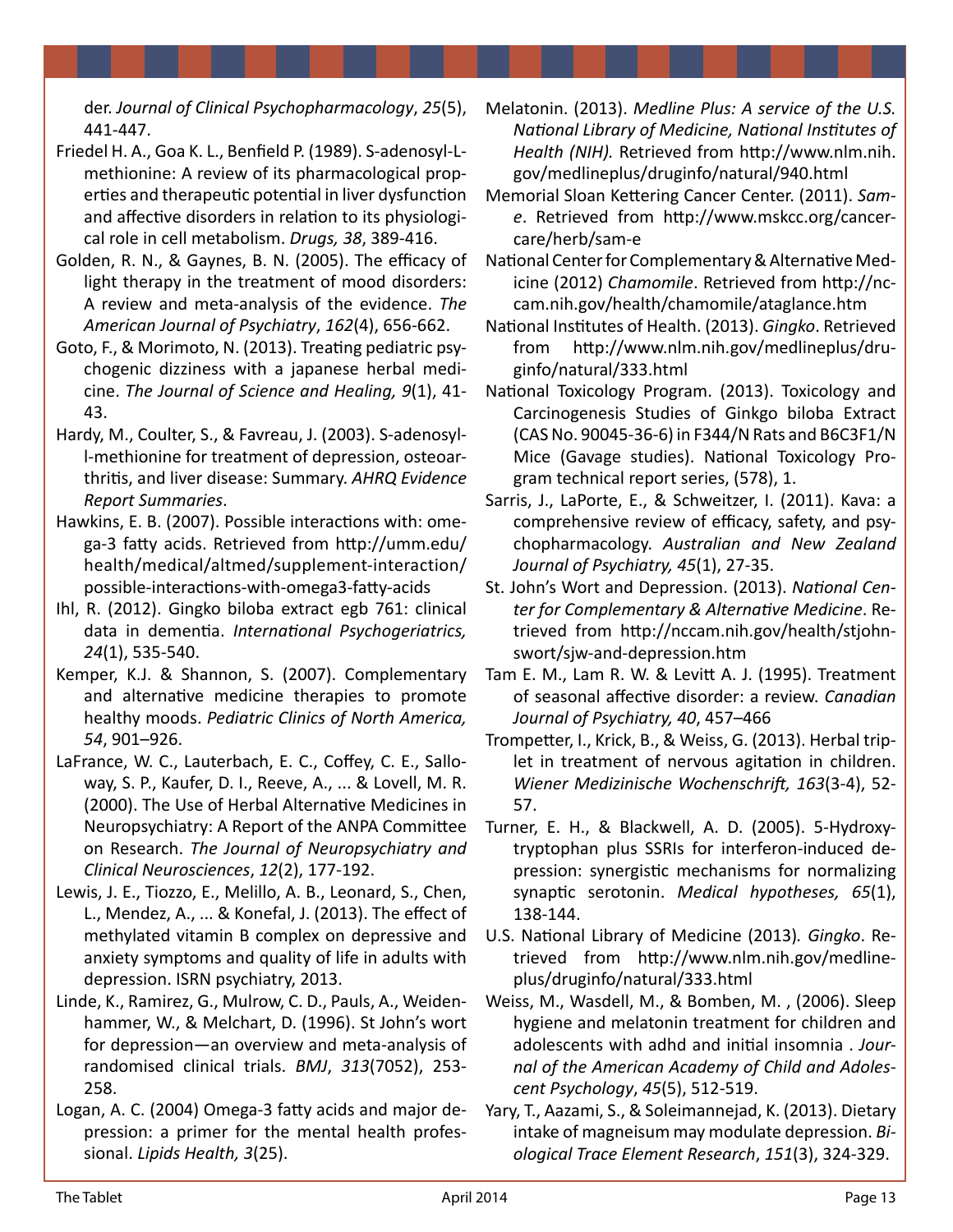# **Perspectives**

# **Making a Real Difference**

**Patrick H. DeLeon, PhD** Former APA President



Patrick H. DeLeon, PhD

Having served for nearly four decades on Capitol Hill, I remain impressed by the astute observation of former APA Congressional Science Fellow Neil Kirschner, more than a decade ago, at our annual convention in Toronto: "More often than not, research findings in the legislative arena are only valued if consistent with conclusions based upon the more salient political decision

factors. Thus, within the legislative setting, research data are not used to drive decision-making decisions, but more frequently are used to support decisions made based upon other factors. As psychologists, we need to be aware of this basic difference between the role of research in science settings and the legislative world. It makes the role of the researcher who wants to put 'into play' available research results into a public policy deliberation more complex. Data needs to be introduced, explained, or framed in a manner cognizant of the political exigencies. Furthermore, it emphasizes the importance of efforts to educate our legislators on the importance and long-term effectiveness of basing decisions on quality research data…. If I've learned anything on the Hill, it is the importance of political advocacy if you desire a change in public policy."

Katherine Nordal, Executive Director of the APA Practice Directorate, issued a similar challenge at last year's State Leadership Conference, reflecting upon President Obama's landmark legislative accomplishment: "The Affordable Care Act [ACA] has survived, and implementation of the largest expansion of the health care safety net will proceed. But January 1st is really just a mile marker in this marathon we call health care reform. We're facing uncharted territory with health care reform, and there's no universal roadmap to guide us. One of the first steps in positioning for reform is for practitioners to recognize that they bring numerous professional skills and strengths to integrated care setting. Our practitioners increasingly will need to promote the value and quality they can contribute to emerging models of care. No one else is fighting the battles for psychology… and don't expect them to. Health care is a marathon—we're in it for the long haul. We can't hope to finish the marathon called health care reform if we're not at the starting line."

Those of you who are working in Long-Term Care are to be truly commended. Many years ago, the late Powell Lawton of the Philadelphia Geriatric Center, who was a visionary in the field of healthy aging, shared his excitement about the potential contributions of the behavioral sciences to the future of our elderly. Even then, it was clear that our nation was rapidly aging and further, with the advances beginning to occur within the communications and technology fields, that it would be increasingly possible to bring unprecedented social-environmental changes (e.g., stimulation modules) to the lives of our most senior citizens, regardless of where they were residing. Today, there is considerable discussion at the national level regarding the ever-escalating costs of health care. The United States spends more on health care than any other industrialized nation, if not twice as much; and yet, our health outcomes are not comparably favorable. Further, the Institute of Medicine (IOM) reports: "Regions that deliver more services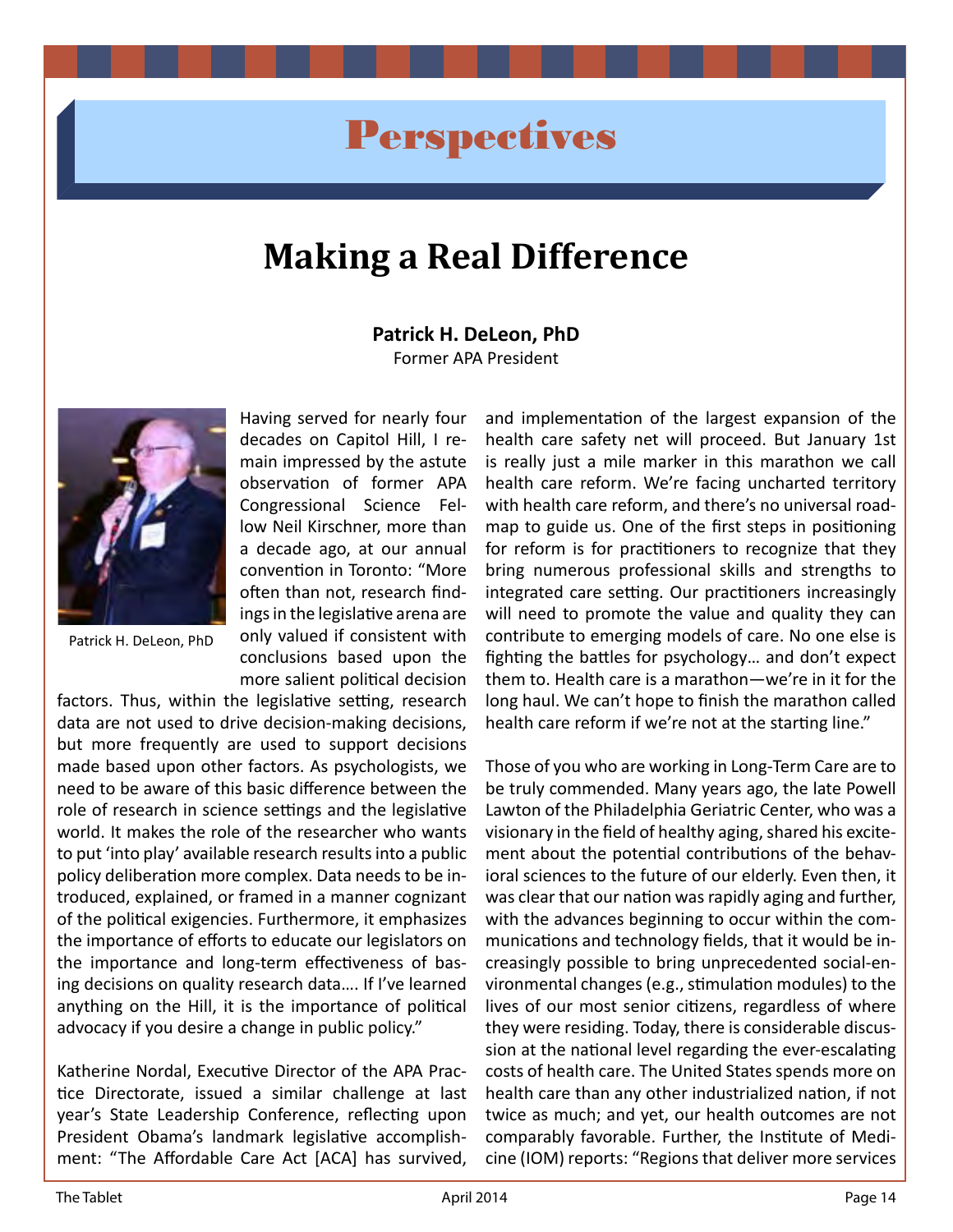do not appear to achieve better health outcomes than those that deliver less." "In fact, underuse, misuse, and overuse of various services often put patients in danger." It is estimated that 50+% of all resource expenditures in hospitals is quality-associated waste (i.e., recovering from preventable foul-ups, building unusable products, providing unnecessary treatments, and simple inefficiency). Health care systems need to be fo-

actively involved. Accordingly psychology is not recognized in many state Medicaid programs. If one appreciates that law and business have long been the major professional backgrounds of those elected to Congress and reflect upon Neil's observations, substituting "health care" for "research," one can appreciate that we have a long way to go. And yet, there can be no question that our clinical expertise can make a real dif-

cused and accountable.

A number of the underlying provisions of the ACA are envisioned as building coordinated, patient-centered systems of care where psychology can contribute significantly to integrated care teams—regardless of the age or disability of the patient. Historical

**A number of the underlying provisions of the ACA are envisioned as building coordinated, patientcentered systems of care where psychology can contribute significantly to integrated care teams—regardless of the age or disability of the patient.** 

ference in the quality of life of our nation's senior citizens.

Visiting Professor Ann Burgess at the Daniel K. Inouye Graduate School of Nursing, USUHS: "Sexual assault has no barriers to the victim's age or gender. For example, in the Albert Lea case in Minnesota five teenage nurs-

procedure-oriented reimbursement mechanisms are to be steadily replaced with outcome-oriented metrics. Cross-provider and cross-diagnostic comparisons are increasingly being called for. We are optimistic that the critical psychosocial-economic-cultural gradient of "quality" health care will finally be appreciated by other disciplines and most importantly, by those who ultimately make financial decisions. As Katherine continues to emphasize, the ACA is merely a stage in the evolution of our nation's health care environment.

Unfortunately for psychology, however, our profession is not expressly included in the underlying statute or implementing regulations of either the critical Accountable Care Organization or Patient-Center Medical Home provisions of the law. Further, although historically Medicaid has been the major source of financial support for long term care services, the profession of psychology has been significantly remiss in not being

ing assistants were found guilty of sexual harassment and sexual assault of over a dozen male and female Alzheimer residents over a six month period. Court papers revealed that the nursing assistants were laughing as they talked of poking the breasts and genitalia of elders and taking pictures for online posting. Family members, after learning of the assaults, said they had noticed changes in behaviors but attributed it to advancing dementia or medication. This case emphasizes that therapy has no barriers as to age, gender, or mental capacity. There is the need for caregivers as well as family members to take seriously any patient complaint or behavior that has an oblique or direct sexual content. In addition, studies show that elder demented patients respond positively to expressive therapies, especially music therapy." Will those who are working with Long-Term Care families take the next step to ensure that psychology's expertise is appropriately recognized? Aloha.

The next issue of *The Tablet* is due out in July and will include highlights of our activitites planned for the APA Convention, August 7-10, 2014, in Washington, DC. Submit your articles for the issue to the Editor, Nicholas Patapis, PsyD, at [npatapis@gmail.com,](mailto:npatapis@gmail.com) by **June 15, 2014.**